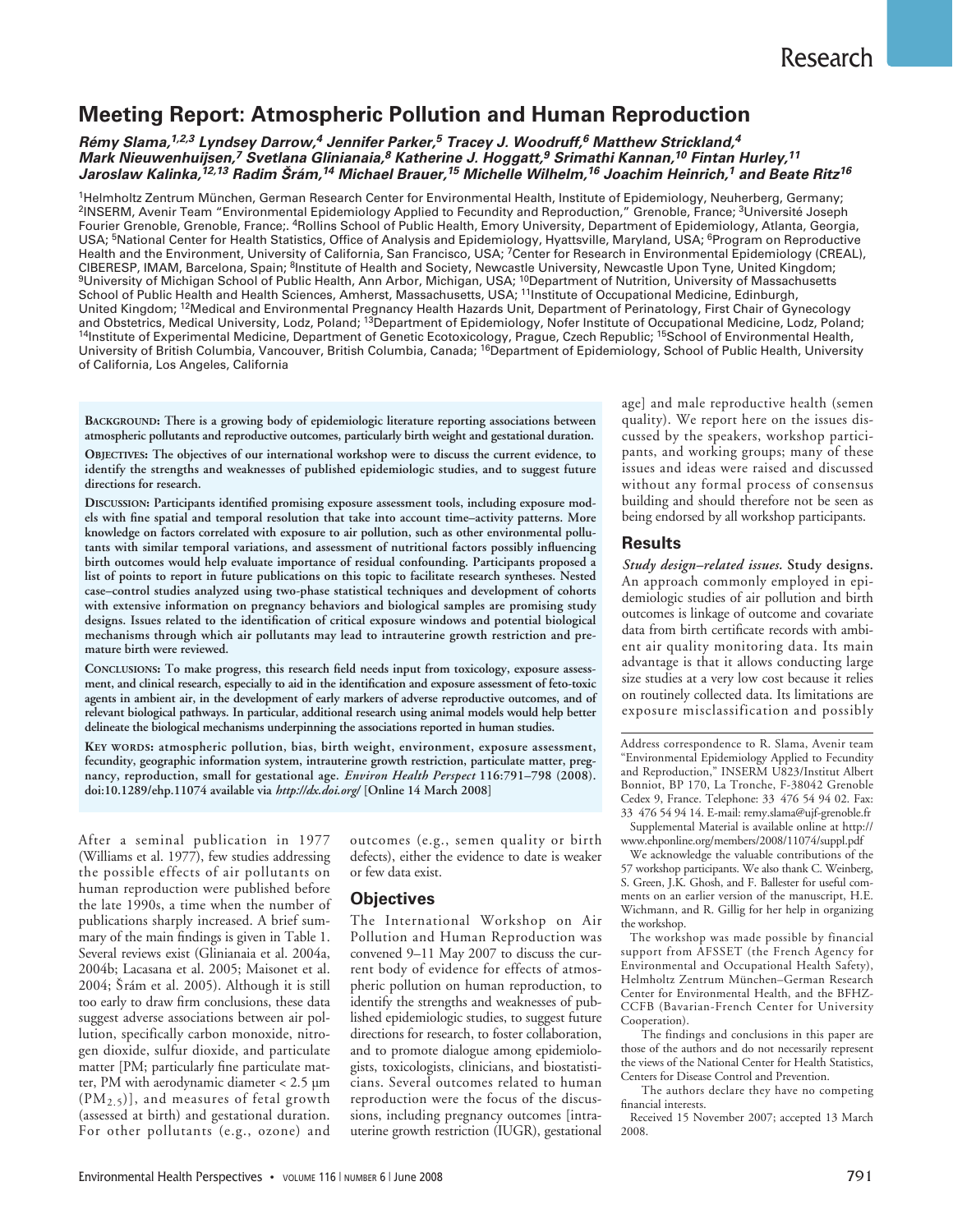confounding. For these reasons, prospective cohort studies with recruitment of women before delivery (e.g., Choi et al. 2006) hold promise: They allow use of biomarkers of exposure or outcome and conduct personal monitoring and collection of detailed information on behaviors related to exposure and on confounders, at a much higher cost. These two designs can be coupled by conducting case–control studies with collection of additional information at the individual level for a sample nested within a cohort constituted from birth records (Ritz et al. 2007); nested studies combine the strength of the larger sample size with more detailed information for a subset of pregnancies.

The time-series approach has proven useful to study the acute cardio-respiratory effects of air pollution and has been adapted to studies of preterm birth and fetal death (Pereira et al. 1998; Sagiv et al. 2005). However, unlike the traditional time-series analysis in which the population at risk (e.g., of cardiac death) remains relatively stable across time, the population at risk of adverse birth outcomes is constantly changing throughout the year. Given that the seasonality of birth has been reported to differ by factors related to socioeconomic status (Bobak and Gjonca 2001), composition of the population at risk may differ across seasons. Thus, application of time-series or case–crossover designs to reproductive outcomes may require additional considerations. Generally, these approaches relying only on temporal variations in exposure appear complementary to the above-mentioned designs relying on cohorts or birth records, which usually take advantage of both spatial and temporal exposure contrasts.

**Confounding.** Because air pollution levels vary in time and space, any factor influencing

reproduction and varying with time or space in a way similar to air pollutants is a potential confounder (Figure 1). However, some common pregnancy complications (e.g., preeclampsia) associated with adverse birth outcomes might be caused by air pollutants and should therefore probably not be treated as confounders. The workshop discussions focused on socioeconomic status, season, and nutrition.

Socioeconomic status and related factors are associated with the occurrence of adverse reproductive outcomes (Parker et al. 1994). Part of this association may be explained by variables that we can control for, such as active or passive smoking, parity, body mass index, and occupational and residential exposures to other pollutants. However, some residual influence of socioeconomic status on reproductive outcomes may remain after controlling for these factors. Because socioeconomic status may also be associated with air pollution levels in neighborhoods (Woodruff et al. 2003), it is a potential confounder. Higher levels of primary trafficrelated air pollutants are often observed in the city center than in the suburbs; in many U.S. cities, people from poorer socioeconomic classes more often live in the city center than in the suburbs and thus are exposed to higher levels of these pollutants. An opposite pattern may exist in some European cities, where city centers are more often inhabited by residents with higher socioeconomic status. Thus, as exemplified for typical U.S. and European cities, the direction of the implied confounding bias in studies without efficient adjustment for socioeconomic status might depend on the study area. An issue remains about how to measure socioeconomic status to control for it in studies of air pollution and reproduction—for example, about the best way to

combine characteristics such as income, educational level or occupation of either partner, ethnicity, type of health insurance; different measures of socioeconomic status probably need to be constructed in each country.

Season is associated with air pollution levels. Moreover, some data suggest that premature births are associated with season (Lee et al. 2006), although part of this association might in fact be attributable to seasonality in air pollutants levels. The underlying cause for an association between premature birth and season might also be exposure to other environmental factors that vary as well with season, such as drinking-water pollutants or infectious diseases; in this case, season should be seen as a potential confounder in studies of air pollution and premature birth. Because season of birth is influenced by the duration of pregnancy, which in turn may be shortened by exposure to air pollutants, and because confounders should, by definition, not be affected by exposure (Rothman and Greenland 1998), the more appropriate adjustment might be for season of conception rather than season of birth. To minimize residual confounding, it may also be necessary to explore smoothing approaches such as spline regression (Salam et al. 2005) rather than employing a simple qualitative approach for coding season. In some settings, the association of season with air pollution might be very strong (particularly with trimester-specific air pollution levels); in this case, controlling for season might produce overadjustment or make the estimates associated with air pollution unstable. Ideally, it would be more appropriate to adjust for the seasonally varying factors underlying any association between season and birth outcome. For similar reasons, season is also a potential confounder in studies of semen quality.

|  |  |  | Table 1. Overview of current evidence concerning the possible effects of air pollutants on human reproduction. |
|--|--|--|----------------------------------------------------------------------------------------------------------------|
|  |  |  |                                                                                                                |

| Reproductive health outcome<br>(strength of evidence)<br>Exposure assessment                            |                                                               | Study design                                                                                                                                                    | Illustrative references                                                                                                            |  |  |
|---------------------------------------------------------------------------------------------------------|---------------------------------------------------------------|-----------------------------------------------------------------------------------------------------------------------------------------------------------------|------------------------------------------------------------------------------------------------------------------------------------|--|--|
| Male reproductive health                                                                                |                                                               |                                                                                                                                                                 |                                                                                                                                    |  |  |
| Semen quality $(-/+)$                                                                                   | AQMS, biomarkers                                              | Longitudinal or cross-sectional                                                                                                                                 | Rosa et al. 2003; Rubes et al. 2005                                                                                                |  |  |
| Female reproductive health                                                                              |                                                               |                                                                                                                                                                 |                                                                                                                                    |  |  |
| Hormonal function (LD)                                                                                  |                                                               | Experimental (rats)                                                                                                                                             | Archibong et al. 2002                                                                                                              |  |  |
| Couples' fecundity (LD)                                                                                 | AOMS                                                          | Pregnancy-based retrospective study;                                                                                                                            |                                                                                                                                    |  |  |
|                                                                                                         |                                                               | experimental (mice)                                                                                                                                             | Dejmek et al. 2000; Mohallem et al. 2005                                                                                           |  |  |
| Pregnancy and fetal health                                                                              |                                                               |                                                                                                                                                                 |                                                                                                                                    |  |  |
| Stillbirth (LD)<br>Prematurity $(-/+)$                                                                  | <b>AQMS</b><br>AQMS                                           | Time series<br>Birth register-based study; time series                                                                                                          | Pereira et al. 1998<br>Huynh et al. 2006; Sagiv et al. 2005;<br>Wilhelm and Ritz 2003                                              |  |  |
| Congenital malformations $(-/+)$<br>Intrauterine growth, birth weight $(+)$<br>Secondary sex-ratio (LD) | AQMS<br>AQMS, biomarkers, LUR,<br>personal monitoring<br>AQMS | Birth defect register-based study<br>Birth register-based study; cohorts of<br>pregnant women; experimental<br>Birth register-based study and experiment (mice) | Ritz et al. 2002<br>Choi et al. 2006; Ritz and Yu 1999; Rocha<br>E Silva et al. 2008; Slama et al. 2007<br>Lichtenfels et al. 2007 |  |  |
| Postnatal health                                                                                        |                                                               |                                                                                                                                                                 |                                                                                                                                    |  |  |
| Infant death $(+)$                                                                                      | <b>AQMS</b>                                                   | Case-control study relying on birth/death<br>certificates.                                                                                                      | Ritz et al. 2006; Woodruff et al. 2006                                                                                             |  |  |
| Transgenerational effects                                                                               |                                                               |                                                                                                                                                                 |                                                                                                                                    |  |  |
| Heritable mutation rate (LD)                                                                            | Personal monitoring                                           | Experimental (mice)                                                                                                                                             | Somers et al. 2004                                                                                                                 |  |  |

Abbreviations: +, suggestive evidence; -/+, mixed or yet inconclusive results; AQMS, air quality monitoring stations; LD, limited data, indicates outcomes little or not studied; LUR, landuse regression models.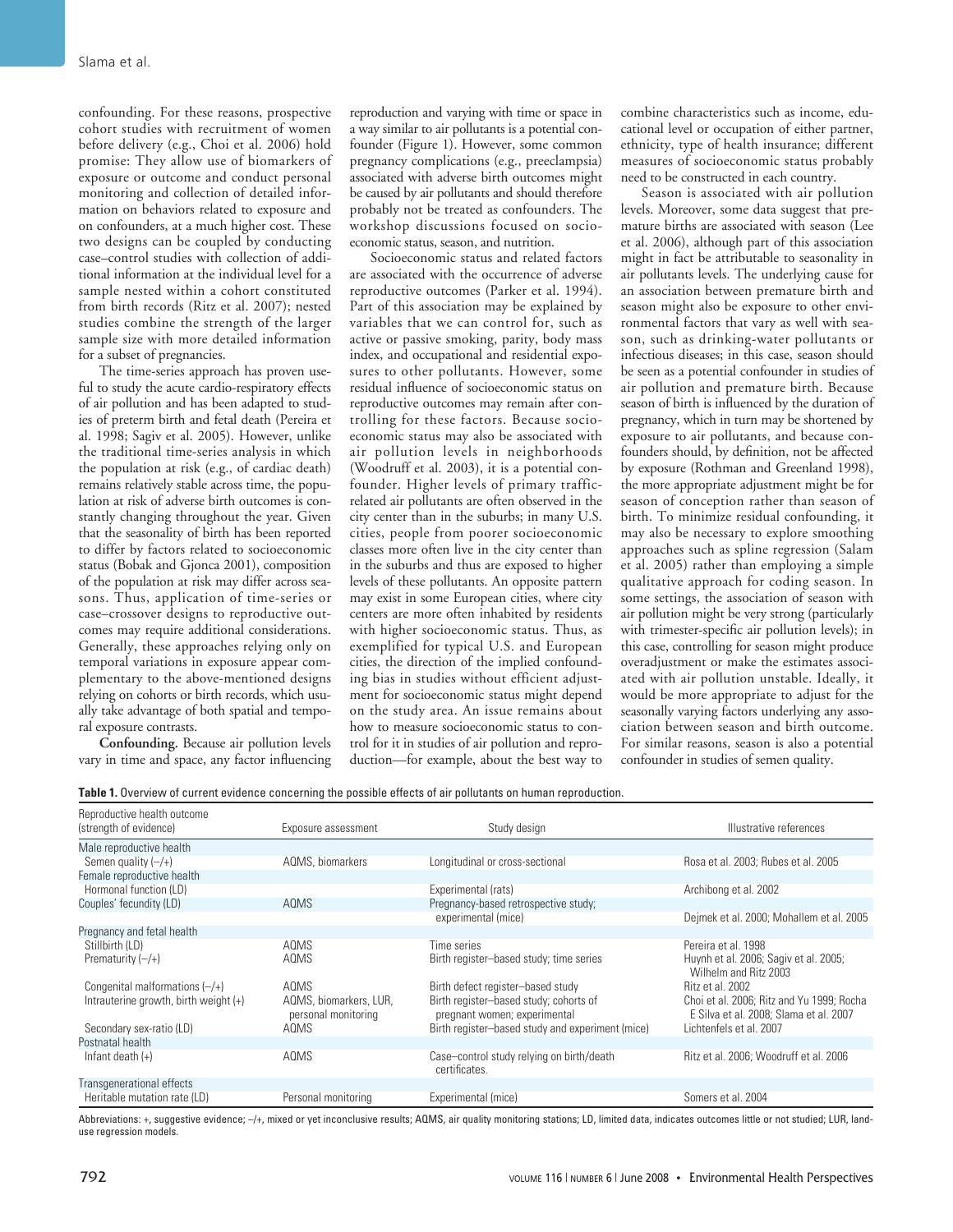Maternal nutrition before and during pregnancy may vary strongly by geographic area, ethnicity, socioeconomic status, and possibly season and hence with air pollution levels. Animal experiments suggest an influence of maternal nutrition on measures of IUGR (Kind et al. 2006). Currently, very few epidemiologic studies support an effect of variations in maternal diet as currently encountered in industrialized countries on IUGR (Stein et al. 2004); however, in general it would be biologically plausible. There is also recent work showing possible effect measure modification between nutrition and air pollutants. Contrary to season or socioeconomic factors, any confounding by nutritional factors might be difficult to quantify and remove because of measurement errors in the assessment of nutritional factors.

Studying separately the apparent effects of the temporal and spatial components of exposure might also constitute an option for examining potential residual confounding (Janes et al. 2007). The use of a control exposure window after pregnancy might be another way to examine potential for residual confounding by factors spatially correlated with exposure.

**Effect measure modification.** In theory, all potential confounders are candidates for effect measure modification (VanderWeele and Robins 2007). So far, one study estimated stronger effects of air pollution in neighborhoods with low socioeconomic status in winter (Ponce et al. 2005), suggesting an increased vulnerability in these populations. A stronger effect of air pollution on birth weight was also reported for parous than for nulliparous women in a study in which exposure was estimated for the home address; the authors interpreted this heterogeneity in effects as a consequence of the home address–based exposure estimate being more accurate for parous pregnant women because they are more likely to stay at home to take care of their other children than nulliparous women (Ritz and Yu 1999). A study using biomarkers of exposure to air pollutants and passive smoking reported a stronger association between air pollutants and IUGR among women exposed to passive smoking (Perera et al. 2005) than among women not exposed to passive smoking. It has also been suggested that the sizes of air pollutant effect measure differ for male and female offspring (Ghosh et al. 2007). Concerning nutrition, a review (Kannan et al. 2006) and a recent study (Jedrychowski et al. 2007) hypothesized that maternal prepregnancy and gestational nutrition may modulate the harmful effects of prenatal exposures to  $PM_{2.5}$  on birth outcomes. Experiments based on transcriptome analysis indicate that several groups of genes involved in immunity and metabolism of xenobiotics are repressed in the placentas of rats with diet-induced IUGR (Buffat et al. 2007). This suggests that the mechanisms of resistance to xenobiotics such as air pollutants may be altered in the case of IUGR induced by a poor diet, and gives some support to a stronger sensitivity to air pollutants for fetuses exposed to other environmental stressors.

Gene–environment interactions with functional genetic polymorphisms implied in the possible biological pathways of action of air pollutants are also worth considering; Wang et al. (2000) highlighted different size effects for maternal occupational exposure to benzene on gestational duration depending on polymorphisms in genes coding for enzymes involved in phase I and phase II metabolism of xenobiotics (*CYP1A1* and *GSTT1*).

*Exposure assessment.* **Pollutants considered.** Most studies have focused on routinely measured "criteria" pollutants for which data are more easily available [i.e., CO,  $NO_2$ ,  $O_3$ ,  $PM_{2.5}$ , and  $PM_{10}$  (PM with aerodynamic diameter < 10 µm)]. Future studies may want to address specific pollutant sources such as road traffic (distinguishing truck and diesel traffic from the other types of vehicles) or pollutants with specific hypotheses regarding biological mechanisms such as ultrafine particulate matter (< 0.1 µm in aerodynamic diameter, either mass or particle number concentration) or polycyclic aromatic hydrocarbons (PAHs). They may also consider expanding their scope to include the evaluation of mixtures of pollutants and possibly determine the composition of PM because the composition, source, and toxicity of equal-size PM can vary according to time and location (Hopke et al. 2006). This may help explain similarities or differences in results for the same criteria pollutant type reported for different regions.

Finally, although most studies have focused on average exposures, considering the effect of peaks in exposure might provide additional insights.

**Traditional approaches.** Air pollution measurements from existing networks of ambient monitoring stations are often used to assess exposure to air pollution within a given distance from a station (typically, studies have used limits from < 1.7 km up to 8 km) or within a given administrative unit (e.g., county). Such approaches allow including large numbers of births. However, they are hindered by exposure misclassification due to unmeasured time–activity patterns, time spent indoors, and local heterogeneity for certain pollutants. Furthermore, a fairly large proportion of women (20–30%) may move during pregnancy (Canfield et al. 2006), making exposure assessment based only on delivery residence problematic.

In principle, simulation studies could be conducted to estimate the extent of exposure variability and contribution of various sources to the total exposure to optimize the exposure assessment [see, e.g., Whitaker et al. (2003) for an example from another field]. Because one cannot *a priori* predict the effect of exposure measurement error (Jurek et al. 2005), sensitivity analyses (Lash and Fink 2003; Zeger et al. 2000) with detailed information concerning the direction and degree of exposure misclassification (e.g., from studies in which several approaches are simultaneously used to assess exposure) would allow quantifying the bias induced by the different sources of measurement error in each study.

**GIS (geographic information system)– based approaches.** Several approaches allow taking into account small area variations in pollution (e.g., presence of a road). Indices



**Figure 1.** Hypothesized relations between air pollution, IUGR, and extraneous factors possibly acting as confounders in an epidemiologic study of air pollution effects on IUGR. Abbreviations: ETS, environmental tobacco smoke; BMI, body mass index; SES, marker of socioeconomic status (e.g., maternal education). Arrows indicate plausible effects of a factor over another not mediated by another factor present in the diagram. A dotted arrow indicates a plausible although not established relation. An arrow from a factor A that intersects an arrow from B to C indicates that A may modify the effect of B on C (Weinberg 2007).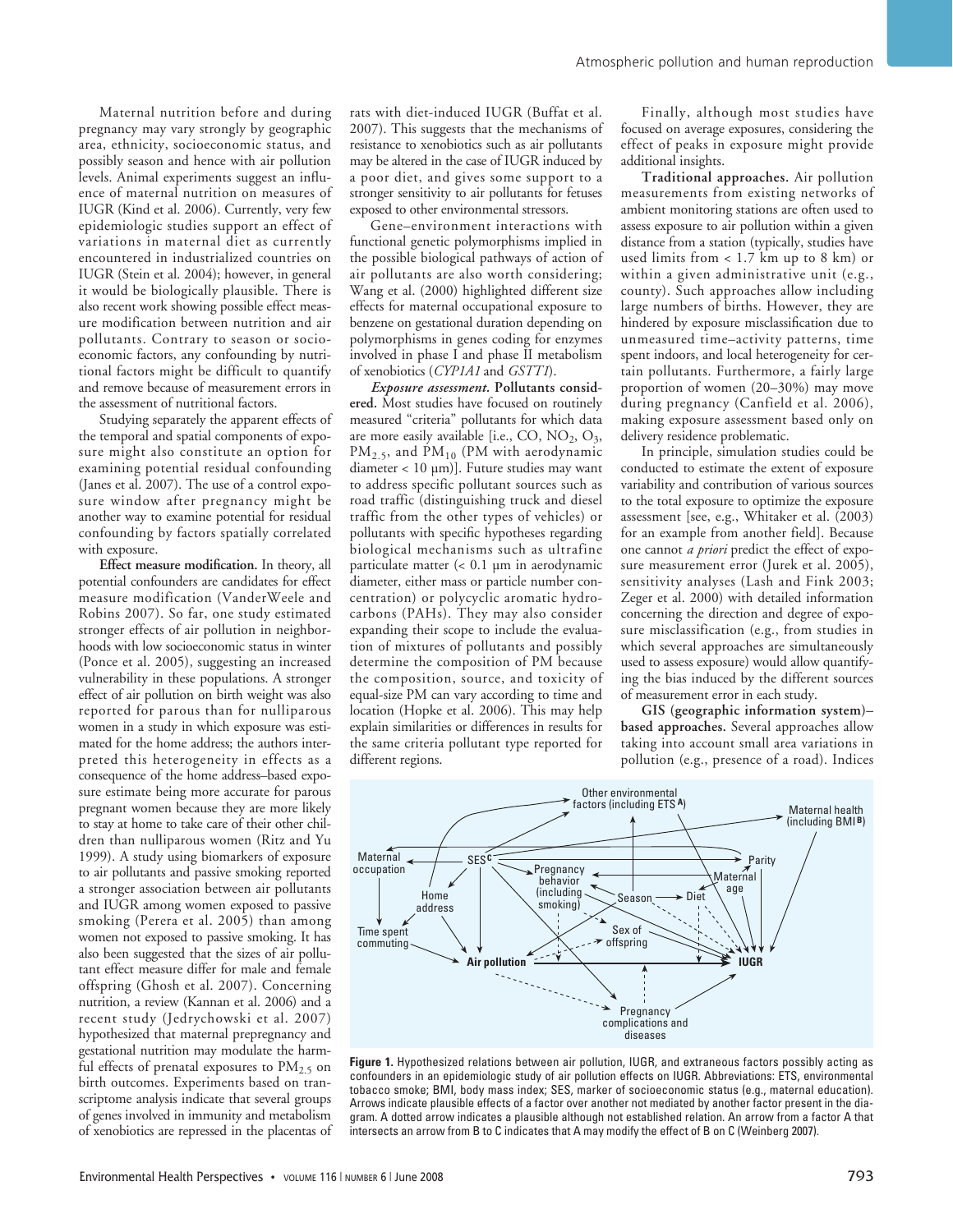such as distance from the closest road or distance-weighted traffic density (Wilhelm and Ritz 2003) constitute a simple source model potentially available in many locales. Exposure estimates can also be derived with land-use regression (LUR) methods, air dispersion models (Brauer et al. 2003; Nieuwenhuijsen et al. 2006), or two-stage geostatistical approaches incorporating monitoring station data and information on temporally or spatially varying covariates (Fanshawe et al. 2007). The resulting increase in spatial resolution of exposure models should not be achieved at the cost of a poorer temporal resolution. Indeed, the critical exposure window for many reproductive outcomes may be short (days, months, or trimesters) and LUR models typically yield yearly exposure estimates. One option is to incorporate temporal variability into LUR models based on measures from background monitoring stations (Brauer et al. 2008; Slama et al. 2007). However, further studies may be needed to determine how well background stations reflect temporal variability at traffic locations.

**Considering each microenvironment.** Because women may spend a considerable amount of their time outside their residence, exposure estimates need to be derived for other locations, such as at work and in transport, to create an integrated personal exposure estimate. The transport environment may make a significant contribution to total exposure, even when the time spent in this environment is short (Kaur et al. 2007; Zhu et al. 2007). Time microenvironment activity diaries have been used to capture people's movement; global positioning systems also offer possibilities (Nethery et al. 2007).

**Personal dosimetry.** When a sufficient number of measurements are taken (e.g., during the course of pregnancy), personal monitoring (e.g., Choi et al. 2006; Jedrychowski et al. 2007) may provide an estimate of exposure less prone to misclassification than ecologic or semiindividual approaches; implementation costs for the latter, however, are an order of magnitude smaller per individual. Simulation studies that address power (Armstrong 1987) and bias considerations might help determine if the financial resources in a given study are best invested into increasing sample size or improving accuracy of exposure assessment.

**Biomarkers of exposure.** The use of biomarkers of exposure for outdoor air pollutants is currently limited. Some applications include measurement of adducts between PAHs and DNA in maternal or cord blood (Perera et al. 2005), urinary metabolites of benzene, pulmonary markers of combustion of fossil fuels (Kulkarni et al. 2006), and assessment of cotinine, a metabolite of nicotine, in blood or urine. Compared with studies of respiratory morbidity, studies of human

reproduction involve special considerations because of physiologic filters (lung epithelium, placental barrier) between the environment and the target organs (e.g., the placenta, gonads, hypothalamo–pituitary axis). Environmental levels may poorly approximate the dose absorbed by these target organs; for example, correlations of 0.5 to 0.7 between personal exposure to PAH present in PM<sub>2.5</sub> and PAH–DNA adducts in white blood cells have been reported among women (Binková et al. 1996); more moderate correlations (in the 0.2–0.3 range) have been reported in white blood cells PAH–DNA adducts between maternal blood collected within 1 day postpartum and umbilical cord blood collected at delivery (e.g., Perera et al. 2004). Consequently, correlations between atmospheric PAH levels and PAH–DNA levels in cord blood might be weak. Further work is probably warranted to identify and validate biomarkers specific of traffic-related air pollutants.

A limitation is that metabolites of pollutants usually have short half-lives in the body. Thus, researchers employing such biomarkers need to target the relevant exposure window, or perform repeated measurements, unless validation studies show little intraindividual variations in the concentration of the biomarkers considered. In this regard, the assay of adducts between pollutant metabolites and either DNA or proteins (Castano-Vinyals et al. 2004) constitutes an interesting option, as the half-life of these DNA or protein adducts might be longer than that of unbound metabolites.

*Critical exposure windows.* Because of typically strong seasonal variations in air pollution levels, there are opportunities to study whether specific periods of pregnancy and of spermatogenesis are more sensitive to air pollutants than others. However, teasing out the critical windows of exposure is challenging because *a*) different pollutants may act during different periods of pregnancy, *b*) routinely measured (and thus evaluated) pollutants may only be proxy markers of the pollutant(s) affecting health, and *c*) pollutant mixtures differ across locations and time. Windows of highest sensitivity reported in studies on air pollution and IUGR that assessed all trimesters or months of pregnancy are presented in Supplemental Material, Figure 1 (online at http://www. ehponline.org/members/2008/11074/suppl. pdf). For each pollutant, there have been very few studies with similar methodologies (e.g., as far as mutual adjustment for other time windows is concerned), which limits betweenstudies comparisons. Most studies on IUGR used trimester-specific exposure windows. Yet when there are no strong *a priori* biologic hypotheses, investigating finer time scales (e.g., months) might be a more informative and appropriate approach.

**Identification of critical exposure windows from biological knowledge.** Animal experiments (Rocha E Silva et al. 2008) and biological knowledge should guide the definition of exposure windows. In the case of cardiac malformations, for example, one may focus specifically on exposure that occurred no later than in the second month of pregnancy, which corresponds to a period of rapid fetal heart formation. Because current biological knowledge is more limited for other reproductive outcomes, epidemiologic studies sometimes also use a data-driven approach [relying on models summarized in Supplemental Material, Table 1 (online at http://www. ehponline.org/members/2008/11074/suppl. pdf)] by reporting the effect estimates associated with different exposure windows. We now focus on methodologic issues raised by this approach.

**Methodologic issues.** In studies of preterm delivery relying on binomial regression, a methodologic issue in exposure assessment was pointed out by C. Weinberg at the workshop: The time window is sometimes defined with respect to the date of birth (e.g., a 6-week period before birth). In the case of a birth at 34 gestational weeks, this will correspond to the period from 29 to 34 gestational weeks, whereas for a birth at 41 gestational weeks, this corresponds to the period from weeks 36 to 41, which includes the period from 37 to 41 weeks, when a premature birth cannot occur anymore by definition. Alternatively one could employ a matched case–control design in which exposures are averaged over the same gestational period (e.g., from 29 to 34 gestational weeks) for the cases and the matched controls (Huynh et al. 2006). A survival model is another recommended analytical approach, possibly incorporating time-dependent variables (O' Neill et al. 2003). Last, one could simply truncate exposure at the gestational cutoff for premature births. Such approaches are also recommended when studying spontaneous abortion or stillbirth.

Other methodologic issues were mentioned. Exposures earlier in pregnancy may be more prone to measurement error than those later in pregnancy, both because maternal residence—often used to assign exposure—is usually known only at birth and because women may spend more time at home later than earlier in pregnancy (Nethery 2007).

Another issue is that correcting gestational age using first trimester ultrasound measurements may lead to underestimating effects of environmental pollutants on birth outcomes, if these effects already manifest early in pregnancy and influence fetal growth at the time of the first ultrasound measurement (Slama et al., in press).

**Pre- and postevent exposures.** Studies could examine pre- and postpregnancy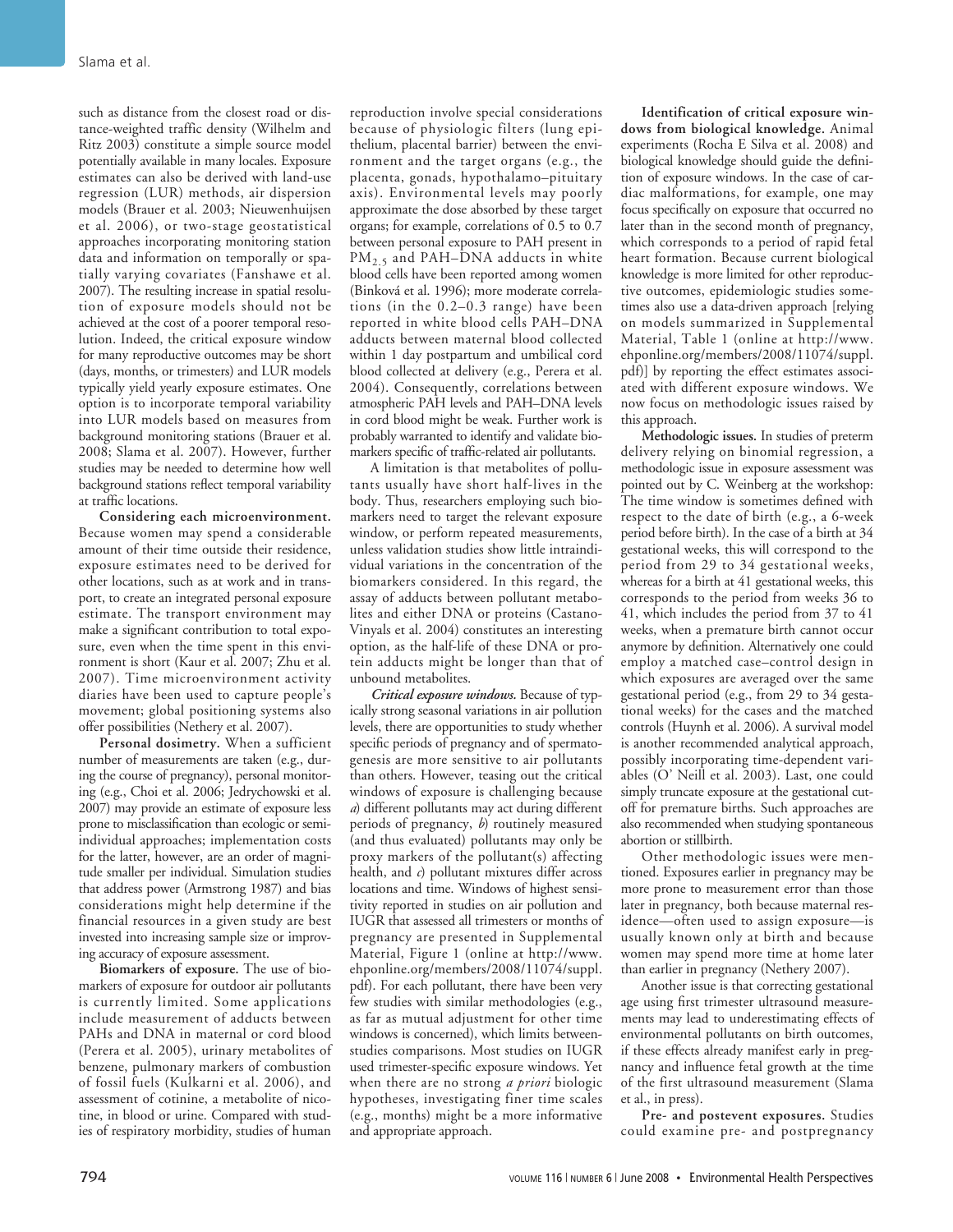windows of exposure. Prepregnancy exposure to air pollutants might entail genetic or epigenetic effects on the male or female gametes (Somers et al. 2004), which might in turn influence pregnancy outcomes.

Slama et al. (2007) have suggested that comparing the estimated effect of pregnancy exposure with that of postnatal exposure (e.g., the 9 months following birth, if one assumes that the relevant exposure window corresponds to the whole pregnancy) may help in discarding specific biases as the explanation of the association between air pollution and reproductive outcomes. Depending on the correlations between postnatal and pregnancy exposures, associations of postnatal exposure with pregnancy outcome would be expected to be weaker than that of pregnancy exposure, if pregnancy exposure has a causal effect. Although there was no consensus among participants on this issue, the idea might be further explored by simulations.

*Biological mechanisms.* **Alteration of maternal–placental exchanges.** Alterations of utero–placental and umbilical blood flow, and transplacental glucose and oxygen transport influence fetal growth (Pardi et al. 2002). PM levels have been associated with plasma viscosity and endothelial function in nonpregnant adults (Pope and Dockery 2006). Further investigation is necessary to document whether these effects also exist among pregnant women—who differ from other adults in terms of heart rate, plasma viscosity, and insulin resistance (Kaaja and Greer 2005). If so, air pollution-induced changes in plasma viscosity and artery vasoconstriction may in turn influence maternal–placental exchanges and hence fetal growth (Figure 2). This hypothesis could be tested in studies with Doppler measurements of umbilical artery blood flow, which have already been used in studies on maternal exposure to cigarette smoke (Kalinka et al. 2005). Also, some of the studies linking short-term changes in air pollutants to endothelial function or inflammatory response [reviewed, e.g., by Pope and Dockery (2006)] could be repeated among pregnant women.

**Endocrine disruption.** Air pollutants such as heavy metals (cadmium) or diesel exhaust as a whole may interfere with steroidogenesis, may affect progesterone production (Takeda et al. 2004; Tomei et al. 2007), and may thus act as endocrine disrupters. Among pregnant women, endocrine disruption might be involved in causing IUGR (Kanaka-Gantenbein et al. 2003). Endocrine disruption is also a potentially relevant mechanism for effects on male fecundity; male exposures in adulthood, but also during fetal life, should be considered (Sharpe and Irvine 2004).

**Oxidative pathways and alteration of maternal host–defense mechanisms.** PM can induce a broad polyclonal expression of cytokines and chemokines in respiratory epithelium (Sioutas et al. 2005), but also maybe at extrapulmonary sites. Engel et al. (2005) reported that common genetic variants in proinflammatory cytokine genes were associated with spontaneous preterm birth. Future work could study if the effect of PM on preterm birth is modified by polymorphisms in proinflammatory cytokine genes. Oxidative stress pathways are also possibly relevant for male reproductive outcomes, because reactive oxygen species levels have been found to be negatively correlated with sperm motility and concentration (Agarwal et al. 2006). Finally, PM-induced inflammatory processes may modulate host defenses and alter maternal immunity, thus leading to increased susceptibility to infections. These infections may in turn induce preterm labor or IUGR (Figure 2).

**Paternally mediated effects on birth outcomes.** Paternal influences should be considered because of the possible influence of air pollution on semen quality and on heritable mutation rates of male origin (Somers et al. 2004). These male effects might in turn influence reproductive outcomes, although the evidence is currently limited. Attempts to examine in human the influence of air pollution on heritable mutation rates, such as done by Somers et al. (2004) in mice, are worth considering.

**Animal models.** Animal experiments, as well as studies of pregnant women with collection of biological samples may help examine the relevance of these mechanisms. Experimental studies reported alterations of reproductive function in rodents in relation

to air pollution (Archibong et al. 2002; Mohallem et al. 2005; Rocha E Silva et al. 2008). The relevance of such results for human reproduction is difficult to discern and human placentation and fetal development (Carter 2007). The guinea pig is a good model for studying placental transfer and fetal growth restriction and the sheep is a well established model for fetal physiology but of limited value for placental research (Carter 2007). The best animal models are nonhuman primates even though their placentation is somewhat different because of their paucity of interstitial trophoblast cells.

*Public health implications.* Pregnant women often want to know what they can do to increase the likelihood of the delivery of a healthy child [see Centre for Health and Environment Research (2007) for examples of recommendations given to pregnant women]. Air pollution is also a societal concern. Exposure to ambient air pollution is ubiquitous, and even if increased risks of adverse reproductive outcomes due to such exposures are relatively small, they can have a big impact measured in terms of attributable cases at the population level. One cost–benefit analysis estimated that 200 cases of postneonatal mortality and 10,000 low-birth-weight deliveries would be prevented in the United States between 1990 and 2010 solely through the reduction in air pollutant concentrations expected to occur because of the U.S. Clean Air Act (Wong et al. 2004).

**Possible effects of air pollutants to consider.** Adverse reproductive outcomes might have long-term consequences. IUGR and prematurity have both been linked to increased risk of neonatal mortality, to childhood



**Figure 2.** Possible biological mechanisms by which air pollutants could influence IUGR or prematurity. IL, interleukin.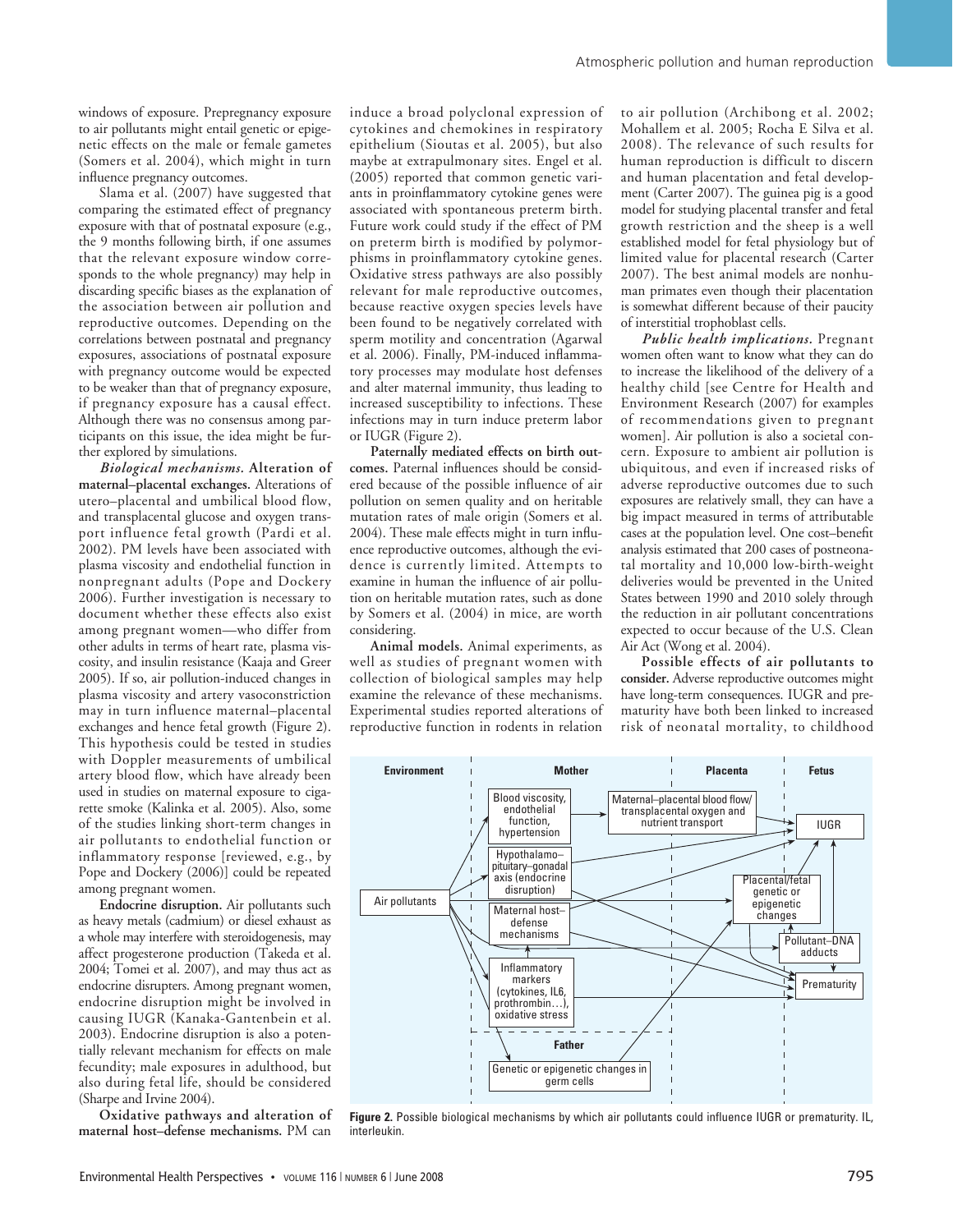diseases, and to adult diseases such as heart diseases and diabetes (Barker 2004). The associations between IUGR and neonatal mortality (Wilcox 2001) and between IUGR and health in adulthood (Sinclair et al. 2007) may not be attributable to a causal effect of IUGR per se but rather to some of the determinants of IUGR. Therefore, the long-term health consequences of air pollution–mediated adverse birth outcomes can probably not be well predicted from the known associations between birth weight and health in adulthood, and thus need to be directly assessed. The situation might differ for the long-term consequences of air pollution-mediated premature births.

# **Conclusion**

Research exploring the effects of air pollution on human reproduction is a young field. Many of the current methodologic issues are shared with other research areas focused on health effects of air pollutants. We indicate here some of its specificities.

Air pollution levels and probably fetal sensitivity to environmental pollutants vary sharply over time, so exposure models should aim toward a fine temporal resolution (this also applies to other reproductive outcomes such as menstrual cycle function). Pregnancy is a period of life with specific time–activity, work, and residential mobility patterns, which must be taken into account. Not only maternal but also paternal exposures are possibly important. In addition to spatial confounding (i.e., by factors spatially correlated with exposure), which may also exist in other environmental studies, reproductive studies can be affected by temporal confounding due to risk factors that vary seasonally with exposure. In terms of identifying biological mechanisms, close collaboration between epidemiology and other basic science disciplines is still missing. The identification of a plausible set of biological mechanisms by biologists, toxicologists, and epidemiologists would give more weight to the associations reported in human observational studies. Given the heterogeneous chemical and physical nature of pollutants such as PM, there is no reason to believe in the existence of a unique biological mechanism likely to explain PM effects on complex events such as fetal growth and premature birth.

# **Recommendations**

- In addition to the already broadly targeted reproductive outcomes discussed above, other perinatal end points may be sensitive to air pollutant exposures and could be con-
- **Table 2.** Suggested reproductive outcomes to study in relation to atmospheric pollutants.

| Prepregnancy events                                                                                                                              | Pregnancy events                                                                                                                                                                                                                                                                                                                             | Postpregnancy events                                                                                                                          |  |  |
|--------------------------------------------------------------------------------------------------------------------------------------------------|----------------------------------------------------------------------------------------------------------------------------------------------------------------------------------------------------------------------------------------------------------------------------------------------------------------------------------------------|-----------------------------------------------------------------------------------------------------------------------------------------------|--|--|
| Time to pregnancy <sup>a</sup><br>Semen quality <sup>a</sup><br>Menstrual cycle <sup>a</sup><br>Proteomic markers of sperm function <sup>b</sup> | Spontaneous abortions, stillbirths<br>Maternal hypertension, pulse pressure<br>Preeclampsia<br>Fetal ultrasound measurements<br>Fetal growth velocity<br>Birth weight (z-score)<br>Transcriptomic analysis <sup>c</sup><br>Symmetric vs. asymmetric growth restriction<br>Doppler umbilical artery velocimetry<br>Birth defects<br>Sex ratio | Placental size, weight<br>Testicle, penis sizes<br>Ano-genital distance (males)<br>Kidney size (boys and girls)<br>Dubowitz or Ballard scores |  |  |

**<sup>a</sup>**Both exposure in adulthood and during intrauterine life are worth considering (e.g., Jensen et al. 2004). **<sup>b</sup>**Lefievre et al. (2007). **c**See, for example, Buffat et al. (2007).

| Table 3. Recommended points to report in epidemiologic studies of the effects of air pollutants on human |  |  |  |  |  |
|----------------------------------------------------------------------------------------------------------|--|--|--|--|--|
| reproduction.                                                                                            |  |  |  |  |  |

| Topic                | Points to report <sup>a</sup>                                                                                                                                                           |
|----------------------|-----------------------------------------------------------------------------------------------------------------------------------------------------------------------------------------|
| Population           | Characteristics of excluded subjects [see, e.g., Table 1 in Parker et al. (2005)]                                                                                                       |
| Health outcome       | Indicate all health outcomes examined<br>Birth weight for gestation standards used for SGA classification                                                                               |
|                      | Methods for determining gestational age                                                                                                                                                 |
| Exposure             | Rationale behind monitoring station buffer area size, if applicable                                                                                                                     |
|                      | Type of monitoring stations used (e.g., background, source oriented sites)                                                                                                              |
|                      | Distribution of exposure during the considered time-windows                                                                                                                             |
|                      | Correlation between (window-specific) exposure variables [see, e.g., Table 5 in Parker et al. (2005)]<br>Information used to geocode addresses (e.g., ZIP code only vs. street address) |
| Other covariates     | Which socioeconomic factors (or their proxies) were tested, and how do they relate to<br>the exposure and outcome?                                                                      |
| Statistical analysis | Check for nonlinear relations between exposure and outcome<br>Indicate which adjustment factors had the greatest influence on the estimated effect<br>of exposure                       |
|                      |                                                                                                                                                                                         |

SGA, small for gestational age.

**a**For more general recommendations on points to report see, for example, von Elm et al. (2007).

sidered in future studies to broaden the case for reproductive outcomes (Table 2).

- We suggested points to report (possibly in online supplements of journals) in the interest of facilitating comparisons across studies in future epidemiologic studies on air pollution and human reproduction (Table 3).
- The spatial resolution of exposure models is often inadequate and is in need of improvement (e.g., by using dispersion and LUR models); these models should also include a temporal component. Time–activity patterns of subjects should be taken into account.
- The development of biomarkers of exposure to traffic-related air pollutants should be encouraged—specifically biomarkers reflecting the dose absorbed by relevant target organs such as the feto-placental unit. This would allow quantification of how the fetoplacental dose relates to maternal dose, to environmental levels of pollutants and to the occurrence of adverse reproductive outcomes.
- Investigating the short-term effects of air pollution on endothelial function, inflammatory response, and blood pressure of pregnant women could help understanding if these are possible pathways for air pollutants effects on reproductive outcomes.
- Animal experiments are needed to help identify relevant biological mechanisms.
- The research field has developed through studies on a large number of births making use of existing air quality monitoring and electronic birth certificate data; the utility of this design has been recognized, but it should not be considered the only option. Studies that collect detailed exposure and covariate information and biological samples, possibly in nested subgroups of larger populations, should be further encouraged.
- Study designs that have proven useful in assessing air pollution impacts on other health outcomes (e.g., time-series, case– crossover designs) could be further explored in the context of reproductive outcomes.

#### **REFERENCES**

- Agarwal A, Sharma RK, Nallella KP, Thomas AJ Jr, Alvarez JG, Sikka SC. 2006. Reactive oxygen species as an independent marker of male factor infertility. Fertil Steril 86:878–885.
- Archibong AE, Inyang F, Ramesh A, Greenwood M, Nayyar T, Kopsombut P, et al. 2002. Alteration of pregnancy related hormones and fetal survival in F-344 rats exposed by inhalation to benzo(a)pyrene. Reprod Toxicol 16:801–808.
- Armstrong B. 1987. A simple estimator of minimum detectable relative risk, sample size, or power in cohort studies. Am J Epidemiol 126:356–358.
- Barker DJ. 2004. The developmental origins of adult disease. J Am Coll Nutr 23:588S–595S.
- Binková B, Lewtas J, Mísková I, Rössner P, Cerná M, Mrácková G, et al. 1996. Biomarker studies in northern Bohemia. Environ Health Perspect 104(suppl 3):591–597.
- Bobak M, Gjonca A. 2001. The seasonality of live birth is strongly influenced by socio-demographic factors. Hum Reprod 16:1512–1517.
- Brauer M, Hoek G, van Vliet P, Meliefste K, Fischer P, Gehring U, et al. 2003. Estimating long-term average particulate air pollution concentrations: application of traffic indicators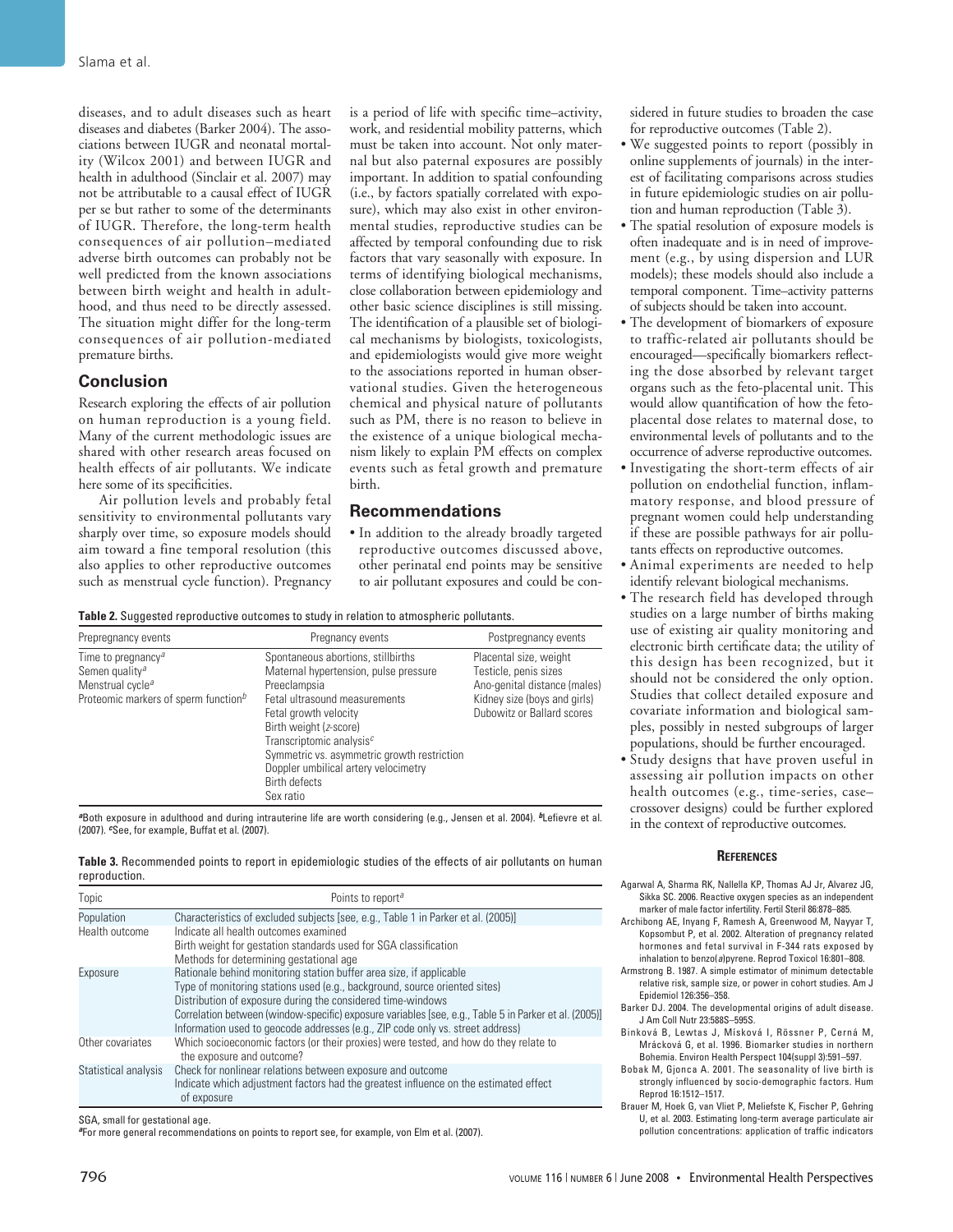and geographic information systems. Epidemiology 14:228–239.

- Brauer M, Lencar C, Tamburic L, Koehoorn M, Demers P, Karr C. 2008. Cohort study of traffic-related air pollution Impacts on birth outcomes. Environ Health Perspect 116:680–686.
- Buffat C, Mondon F, Rigourd V, Boubred F, Bessieres B, Fayol L, et al. 2007. A hierarchical analysis of transcriptome alterations in intrauterine growth restriction (IUGR) reveals common pathophysiological pathways in mammals. J Pathol 213:337–346.
- Canfield MA, Ramadhani TA, Langlois PH, Waller DK. 2006. Residential mobility patterns and exposure misclassification in epidemiologic studies of birth defects. J Expo Sci Environ Epidemiol 16:538–543.
- Carter AM. 2007. Animal models of human placentation—a review. Placenta 28(suppl A):S41–S47.
- Castano-Vinyals G, D'Errico A, Malats N, Kogevinas M. 2004. Biomarkers of exposure to polycyclic aromatic hydrocarbons from environmental air pollution. Occup Environ Med 61:e12.
- Centre for Health and Environment Research. 2007. Pregnancy, Health and Air Pollution. Vancouver:University of British Columbia. Available: http://www.cher.ubc.ca/UBCBAQS/ phair\_pamphlet.htm [accessed 25 Feb 2008].
- Choi H, Jedrychowski W, Spengler J, Camann DE, Whyatt RM, Rauh V, et al. 2006. International studies of prenatal exposure to polycyclic aromatic hydrocarbons and fetal growth. Environ Health Perspect 114:1744–1750.
- Dejmek J, Jelinek R, Solansky I, Beneš I, Šrám RJ. 2000. Fecundability and parental exposure to ambient sulfur dioxide. Environ Health Perspect 108:647–654.
- Engel SA, Erichsen HC, Savitz DA, Thorp J, Chanock SJ, Olshan AF. 2005. Risk of spontaneous preterm birth is associated with common proinflammatory cytokine polymorphisms. Epidemiology 16:469–477.
- Fanshawe TR, Diggle PJ, Rushton S, Sanderson R, Lurz PWW, Glinianaia SV, et al. 2007. Modelling spatio-temporal variation in exposure to particulate matter: a two-stage approach. Environmetrics; doi: 10.1002/env.889 [Online 17 December 2007].
- Ghosh R, Rankin J, Pless-Mulloli T, Glinianaia S. 2007. Does the effect of air pollution on pregnancy outcomes differ by gender? A systematic review. Environ Res 105:400–408.
- Glinianaia SV, Rankin J, Bell R, Pless-Mulloli T, Howel D. 2004a. Does particulate air pollution contribute to infant death? A systematic review. Environ Health Perspect 112:1365–1371.
- Glinianaia SV, Rankin J, Bell R, Pless-Mulloli T, Howel D. 2004b. Particulate air pollution and fetal health: a systematic review of the epidemiologic evidence. Epidemiology 15:36–45.
- Hopke PK, Ito K, Mar T, Christensen WF, Eatough DJ, Henry RC, et al. 2006. PM source apportionment and health effects: 1. Intercomparison of source apportionment results. J Expo Sci Environ Epidemiol 16:275–286.
- Huynh M, Woodruff TJ, Parker JD, Schoendorf KC. 2006. Relationships between air pollution and preterm birth in California. Paediatr Perinat Epidemiol 20:454–461.
- Janes H, Dominici F, Zeger SL. 2007. Trends in air pollution and mortality: an approach to the assessment of unmeasured confounding. Epidemiology 18:416–423.
- Jedrychowski W, Masters E, Choi H, Sochacka E, Flak E, Mroz E, et al. 2007. Pre-pregnancy dietary vitamin A intake may alleviate the adverse birth outcomes associated with prenatal pollutant exposure: epidemiologic cohort study in Poland. Int J Occup Environ Health 13:175–180.
- Jensen TK, Jorgensen N, Punab M, Haugen TB, Suominen J, Zilaitiene B, et al. 2004. Association of in utero exposure to maternal smoking with reduced semen quality and testis size in adulthood: a cross-sectional study of 1,770 young men from the general population in five European countries. Am J Epidemiol 159:49–58.
- Jurek AM, Greenland S, Maldonado G, Church TR. 2005. Proper interpretation of non-differential misclassification effects: expectations vs observations. Int J Epidemiol 34:680–687.
- Kaaja RJ, Greer IA. 2005. Manifestations of chronic disease during pregnancy. JAMA 294:2751–2757.
- Kalinka J, Hanke W, Sobala W. 2005. Impact of prenatal tobacco smoke exposure, as measured by midgestation serum cotinine levels, on fetal biometry and umbilical flow velocity waveforms. Am J Perinatol 22:41–47.
- Kanaka-Gantenbein C, Mastorakos G, Chrousos GP. 2003. Endocrine-related causes and consequences of intrauterine growth retardation. Ann NY Acad Sci 997:150–157.
- Kannan S, Misra DP, Dvonch JT, Krishnakumar A. 2006. Exposures to airborne particulate matter and adverse perinatal outcomes: a biologically plausible mechanistic framework for exploring potential effect modification by nutrition. Environ Health Perspect 114:1636–1642.
- Kaur S, Nieuwenhuijsen M, Colvile RN. 2007. Fine particulate matter and carbon monoxide exposure concentrations in urban street transport microenvironments. Atmos Environ 41:4781–4810.
- Kind KL, Moore VM, Davies MJ. 2006. Diet around conception and during pregnancy—effects on fetal and neonatal outcomes. Reprod Biomed Online 12:532–541.
- Kulkarni N, Pierse N, Rushton L, Grigg J. 2006. Carbon in airway macrophages and lung function in children. N Engl J Med 355:21–30.
- Lacasana M, Esplugues A, Ballester F. 2005. Exposure to ambient air pollution and prenatal and early childhood health effects. Eur J Epidemiol 20:183–199.
- Lash TL, Fink AK. 2003. Semi-automated sensitivity analysis to assess systematic errors in observational data. Epidemiology 14:451–458.
- Lee SJ, Steer PJ, Filippi V. 2006. Seasonal patterns and preterm birth: a systematic review of the literature and an analysis in a London-based cohort. BJOG 113:1280–1288.
- Lefievre L, Bedu-Addo K, Conner SJ, Machado-Oliveira GS, Chen Y, Kirkman-Brown JC, et al. 2007. Counting sperm does not add up any more: time for a new equation? Reproduction 133:675–684.
- Lichtenfels AJ, Gomes JB, Pieri PC, El Khouri Miraglia SG, Hallak J, Saldiva PH. 2007. Increased levels of air pollution and a decrease in the human and mouse male-to-female ratio in São Paulo, Brazil. Fertil Steril 87:230–232.
- Maisonet M, Correa A, Misra D, Jaakkola JJ. 2004. A review of the literature on the effects of ambient air pollution on fetal growth. Environ Res 95:106–115.
- Mohallem SV, de Araujo Lobo DJ, Pesquero CR, Assuncao JV, de Andre PA, Saldiva PH, et al. 2005. Decreased fertility in mice exposed to environmental air pollution in the city of São Paulo. Environ Res 98:196–202.
- Nethery E. 2007. From Measures to Models: Predicting Exposure to Air Pollution among Pregnant Women [MSc Thesis]. Vancouver:University of British Columbia.
- Nethery E, Leckie SE, Teschke K, Brauer M. 2007. From measures to models: An evaluation of air pollution exposure assessment for epidemiologic studies of pregnant women. Occup Environ Med; doi: 10.1136/oem.2007.035337 [Online 12 December 2007].
- Nieuwenhuijsen M, Paustenbach D, Duarte-Davidson R. 2006. New developments in exposure assessment: the impact on the practice of health risk assessment and epidemiological studies. Environ Int 32:996–1009.
- O'Neill M, Hertz-Picciotto I, Pastore LM, Weatherley BD. 2003. Have studies of urinary tract infection and preterm delivery used the most appropriate methods? Paediatr Perinat Epidemiol 17:226–233.
- Pardi G, Marconi AM, Cetin I. 2002. Placental-fetal interrelationship in IUGR fetuses—a review. Placenta 23(suppl A):S136–S141.
- Parker JD, Schoendorf KC, Kiely JL. 1994. Associations between measures of socioeconomic status and low birth weight, small for gestational age, and premature delivery in the United States. Ann Epidemiol 4:271–278.
- Parker JD, Woodruff TJ, Basu R, Schoendorf KC. 2005. Air pollution and birth weight among term infants in California. Pediatrics 115:121–128.
- Pereira LA, Loomis D, Conceicao GM, Braga AL, Arcas RM, Kishi HS, et al. 1998. Association between air pollution and intrauterine mortality in São Paulo, Brazil. Environ Health Perspect 106:325–329.
- Perera FP, Tang D, Rauh V, Lester K, Tsai WY, Tu YH, et al. 2005. Relationships among polycyclic aromatic hydrocarbon-DNA adducts, proximity to the World Trade Center, and effects on fetal growth. Environ Health Perspect 113:1062–1067.
- Perera FP, Tang D, Tu YH, Cruz LA, Borjas M, Bernert T, et al. 2004. Biomarkers in maternal and newborn blood indicate heightened fetal susceptibility to procarcinogenic DNA damage. Environ Health Perspect 112:1133–1136.
- Ponce NA, Hoggatt KJ, Wilhelm M, Ritz B. 2005. Preterm birth: the interaction of traffic-related air pollution with economic hardship in Los Angeles neighborhoods. Am J Epidemiol 162:140–148.

Pope CA III, Dockery DW. 2006. Health effects of fine particulate

air pollution: lines that connect. J Air Waste Manag Assoc 56:709–742.

- Ritz B, Wilhelm M, Hoggatt KJ, Ghosh JK. 2007. Ambient air pollution and preterm birth in the environment and pregnancy outcomes study at the University of California, Los Angeles. Am J Epidemiol 166:1045–1052.
- Ritz B, Wilhelm M, Zhao Y. 2006. Air pollution and infant death in southern California, 1989–2000. Pediatrics 118:493–502.
- Ritz B, Yu F. 1999. The effect of ambient carbon monoxide on low birth weight among children born in southern California between 1989 and 1993. Environ Health Perspect 107:17–25.
- Ritz B, Yu F, Fruin S, Chapa G, Shaw GM, Harris JA. 2002. Ambient air pollution and risk of birth defects in southern California. Am J Epidemiol 155:17–25.
- Rocha E Silva IR, Lichtenfels AJ, Amador Pereira LA, Saldiva PH. 2008. Effects of ambient levels of air pollution generated by traffic on birth and placental weights in mice. Fertil Steril; doi: 10.1016/j.fertnstert.2007.10.001 [Online 29 January 2008].
- Rosa MD, Zarrilli S, Paesano L, Carbone U, Boggia B, Petretta M, et al. 2003. Traffic pollutants affect fertility in men. Hum Reprod 18:1055–1061.
- Rothman KJ, Greenland S. 1998. Modern Epidemiology. 2nd ed. Philadelphia:Lippincott-Raven.
- Rubes J, Selevan SG, Evenson DP, Zudova D, Vozdova M, Zudova Z, et al. 2005. Episodic air pollution is associated with increased DNA fragmentation in human sperm without other changes in semen quality. Hum Reprod 20:2776–2783.
- Sagiv SK, Mendola P, Loomis D, Herring AH, Neas LM, Savitz DA, et al. 2005. A time-series analysis of air pollution and preterm birth in Pennsylvania, 1997–2001. Environ Health Perspect 113:602–606.
- Salam MT, Millstein J, Li YF, Lurmann FW, Margolis HG, Gilliland FD. 2005. Birth outcomes and prenatal exposure to ozone, carbon monoxide, and particulate matter: results from the Children's Health Study. Environ Health Perspect 113:1638–1644.
- Sharpe RM, Irvine DS. 2004. How strong is the evidence of a link between environmental chemicals and adverse effects on human reproductive health? BMJ 328:447–451.
- Sinclair SK, Lea RG, Rees WD, Young LE. 2007. The developmental origins of health and disease: current theories and epigenetic mechanisms. Soc Reprod Fertil Suppl 64:425–443.
- Sioutas C, Delfino R, Singh M. 2005. Exposure assessment for atmospheric ultrafine particles (UFPs) and implications for epidemiologic research. Environ Health Perspect 113:947–955.
- Slama R, Khoshnood B, Kaminski M. In press. How to control for gestational age in studies of effects of environmental factors on fetal growth? [Letter]. Environ Health Perspect.
- Slama R, Morgenstern V, Cyrys J, Zutavern A, Herbarth O, Wichmann HE, et al. 2007. Traffic-related atmospheric pollutant levels during pregnancy and offspring's term birth weight: a study relying on a land-use regression exposure model. Environ Health Perspect 115:1283–1292.
- Somers CM, McCarry BE, Malek F, Quinn JS. 2004. Reduction of particulate air pollution lowers the risk of heritable mutations in mice. Science 304:1008–1010.
- Šrám RJ, Binková B, Dejmek J, Bobak M. 2005. Ambient air pollution and pregnancy outcomes: a review of the literature. Environ Health Perspect 113:375–382.
- Stein AD, Zybert PA, van de Bor M, Lumey LH. 2004. Intrauterine famine exposure and body proportions at birth: the Dutch Hunger Winter. Int J Epidemiol 33:831–836.
- Takeda K, Tsukue N, Yoshida S. 2004. Endocrine-disrupting activity of chemicals in diesel exhaust and diesel exhaust particles. Environ Sci 11:33–45.
- Tomei G, Ciarrocca M, Bernardini A, Capozzella A, Rosati MV, Anzelmo V, et al. 2007. Plasma 17-alpha-OH-progesterone in male workers exposed to traffic pollutants. Ind Health 45:170–176.
- VanderWeele TJ, Robins JM. 2007. Four types of effect modification: a classification based on directed acyclic graphs. Epidemiology 18:561–568.
- von Elm E, Altman DG, Egger M, Pocock SJ, Gotzsche PC, Vandenbroucke JP. 2007. The Strengthening the Reporting of Observational Studies in Epidemiology (STROBE) statement: guidelines for reporting observational studies. Ann Intern Med 147:573–577.
- Wang X, Chen D, Niu T, Wang Z, Wang L, Ryan L, et al. 2000.